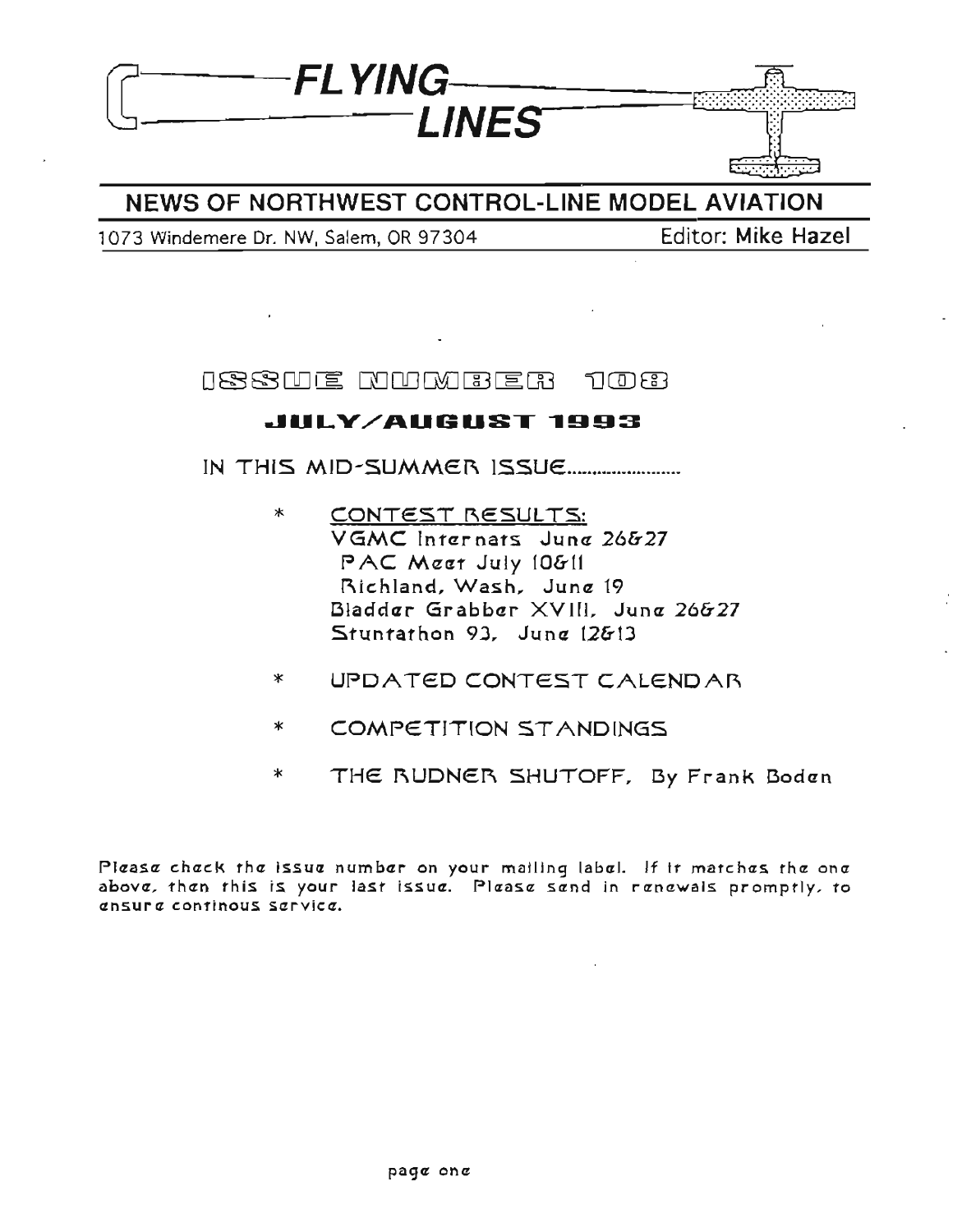

Greetings, fellow Cl'ers. Just got back from the AMA Nationals in Lawrenceville, Illinois. Went with son, Brent, and fellow speedster Jerry Thomas. Other Northwest faces seen there included: William Naemura, Scott Newkirk, Paul & Joe Rice & family, Don McClave, Paul Walker, Tom Knoppi, and I believe that's all. Ye Olde Editor pretty much played the role of speed hermit most of the meet, so if I missed anyone, sorry, it would be very easy to do so.

The weather was not too unpleasant, even with a couple of obligatory Midwest-style thunder/lightning and rain storms. We left early in the week, so don't know if things continued well or not. Wish I could report some results, but they would be very limited so we won't bother. If you have a burning desire to know about some speed and racing stuff, give me a call and test my memory. Speaking of racing, there are some interesting things to note. Organized at the Nats, there is now a national racing group. This is long overdue. I should have the pertinent information in time for the next issue of FL, so stay tuned. Hey, guess what the most highly entered racing event was...... I don't have the exact figures, but it appeared to be FAI Team Race! They had something like 19 entries! On a tragic note, long time racer Larry Dziak, Sr, passed away while at the Nats. This happened on Goodyear day, while larry was involved in pitting a plane during a race, apparantly a heart attack. Condolences to Larry's family and friends. He will be sorely missed by the racing community.

In this issue, we have the return of the NW Competition Points. A quick reminder as to what all these numbers mean. In simplest terms, the points represent how many places in competition events one has bested, counting only the top four placings to receive points. Our FL statistician is Rich McConnell, who compiles this from all of the contest reports. We generally don't list all the individual events in one issue, as there are too many, plus some events are low interest and don't bear much more than an occasional listing. Individual events are listed with the top five competitors, and event types are combined for a top ten listing. In the Speed events, where there are so many events, we just list an overall Speed category. In the Carrier events, where classes are sometimes combined, the competitors points just go towards the Overall Carrier category. One other note is that competitors flying in Precision Aerobatics, Expert level, are awarded points X 1.5, due to generally lower level of participants in that level. Ok, now look to see how you have done for the year, and plan your next victories to push up your point totals!

Hot news, the Northwest now has another control line clubllll Based in the Willamette Valley area, it is the Western Oregon Control Line Flyers. If you wish to contact the club, please do so thru either Mark Wahlster(503-873- 3775), or Mike Hazel(S03-364-8593).

Please be sure and check out the updated Competition Calendar. The NW Speed Championships have been moved to Richmond, B,C. Plus, we have a couple of new listings.

We have a few expired subscriptions, please get the word out to these folks: Ron Salo, Richard Magnuson, Bit! Chatfield, Steve Scott, Paul Walker, Wayne Spears, Marty Higgs, Tom Strom, William Naemura, Terry Miller, Jack Pitcher, Gene Bartel, Bob Boling, Loren Howard, Slackrat Magoo, Don McClave, Dave Royer, Mike McCarthy, Bruce Duncan, Frank Macy, Bob Parker.

NEXT ISSUE OF FLYING LINES WILL BE OUT AROUND SEPTEMBER 1ST. PLEASE GET YOUR CONTRIBUTIONS IN BY AUGUST 26TH. KEEP THOSE CARDS AND LETTERS COMING, HAl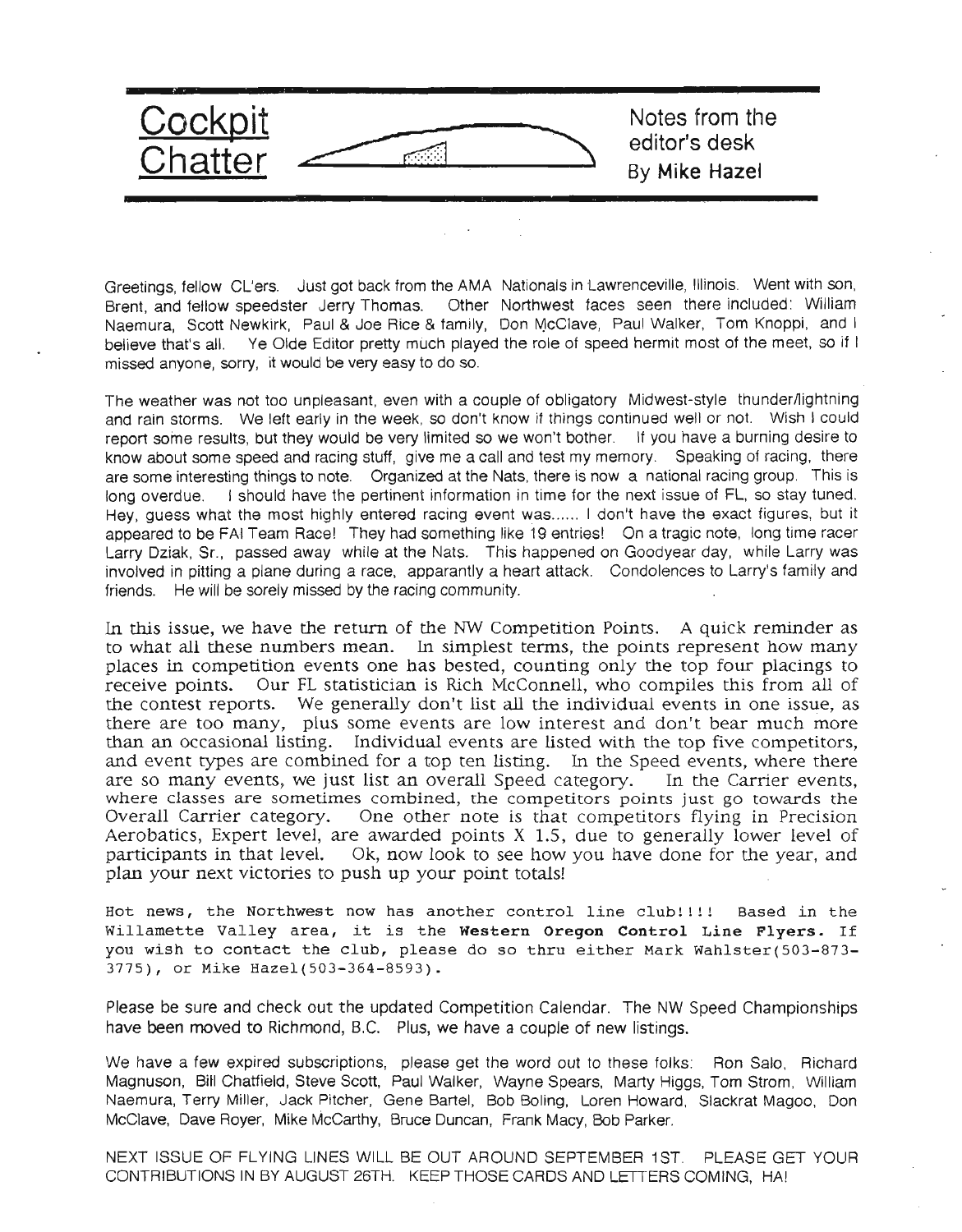Mike Hazel FLYING LINES 1073 Windemere Dr. NW Salem, OR 97304

Dear Mike;

A short report on the Vancouver Cas Model Club's "INTERVATIONALS". Awards given out were \$420.00 in CASH, plus \$180.00 in certificates, for a total of  $$600.00$ . The contest consisted of three (3) separate group classifications, (1) Racing  $\overline{(2)}$  Carrier (3) Speed.

(1) Racing: scheduled were two classes (A) Mouse 1, (B) N/W Coodyear. (A) Mouse Race 1 had six  $(6)$  entries. 1, Paul Gibeault, 1st heat 2:54, 2nd heat 2:33 Final: N/T recorded, winnings \$55.00\*  $33.00$ 2. Marty Higgs,  $3:16$  $3:17$  $7:16$ 3, Bruce Duncan,  $3:01$  $3:03$  $3:12$ \$22.00 . 4, Dick McConnell 5:11  $3:17$ 

5, Les Akre  $3:27$ INF 6, Ron Salo  $4:18$ **INF** 

(B) N/W Goodyear, was canceled due to low entry, but Dick McConnell should be considered the winner as he was the only person who entered and was prepared to compete.

2. Carrier; there were 10 entries in this event, including most of the well known N/W carrier fliers.

| $1.$ John $H11$   | 15 profile | $190.69$ pts. | 95.6% | vinnings \$70.00* |
|-------------------|------------|---------------|-------|-------------------|
| 2. Orin Humphries | 15 profile | 186.48pts.    | 93.5% | -15<br>\$41.75    |
| 3. Terry Mitchell | 15 profile | $184.1$ pts.  | 92.33 | \$28.25<br>11     |
| 4. John Hall      | 35 profile | $210.5$ pts.  | 87.7% |                   |
| 5. Terry Mitchell | 15 profile | $170.3$ pts.  | 85.4% |                   |
| 6. Terry Mitchell | 35 profile | $95.6pts$ .   | 39.8% |                   |

7. there were 4 additional entries with no recorded times.

3. Speed; there were 12 entries in speed.

| 1. Paul Gibeault  | F-40     | 150.44mph    | 101.33                       | winnings \$85.00 |         |
|-------------------|----------|--------------|------------------------------|------------------|---------|
| 2, Chuck Schuette | $21$ Spd | 144.17mph    | $100.5\%$ new N/W record $"$ |                  | \$51.00 |
| 3, Marty Higgs    | T-40     | 138.83mh     | 93.9%                        | 11               | \$34.00 |
| 4, Bob Spahr      | A. Spd   | $141.5$ mph  | 93.7%                        |                  |         |
| 5, Chuck Schuette | $21$ Spd | $130.29$ mph | $91.5$ Re-entry              |                  |         |
| 6, Ron Salo       | B Spd    | $134.8$ mph  | 86. %                        |                  |         |
| 7, Paul Gibeault  | F.A.I.   | $150.$ Sopmh | 84.73                        |                  |         |

8, There were 4 more class entries with no recorded times.

\* Paul also won a Gallon of sport 10% fuel, and a \$50.00 gift certificate from NORBURN HOBBIES of Burnaby, B.C.. John Hall won a 50% discount certificate from FOX MANUFACIURING in addition to the cash avards.

I would like to thank all who participated, especially some of the more distant travelers, Les Akre from Edmonton, Alberta, Paul Gibeault from Calgary, Alberta, Bob Spahr, Chuck Schuette, John Hall, Terry Mitchell, Dick McConnell, and Rick Wallace all from Washington state. Also Paardsen vho drove down from McKenzie, B.C. for the "INTERNATIONLS".

The V.G.M.C. "INTERNATIONALS" was sponsored by the following fine people: FOX MANUFACTURING of FT. SHIM ARKANSAS, T.C.A. LID. of Vancouver, B.C., PHIL'S HOBBY HUT of Richmond, B.C., NORBURN HOBBIES of Burnaby, B.C., and SILVERWING HOBBIES of Vancouver, B.C. and a special thanks to GENERAL PAINT CO. of Vancouver, B.C.. George Moul of the V.G.M.C., a free flight modeller, without needing to be asked, was assisting all day both days, thanks George.

Sincerely;

Bruce Duncan, President Vancouver Gas Model Club.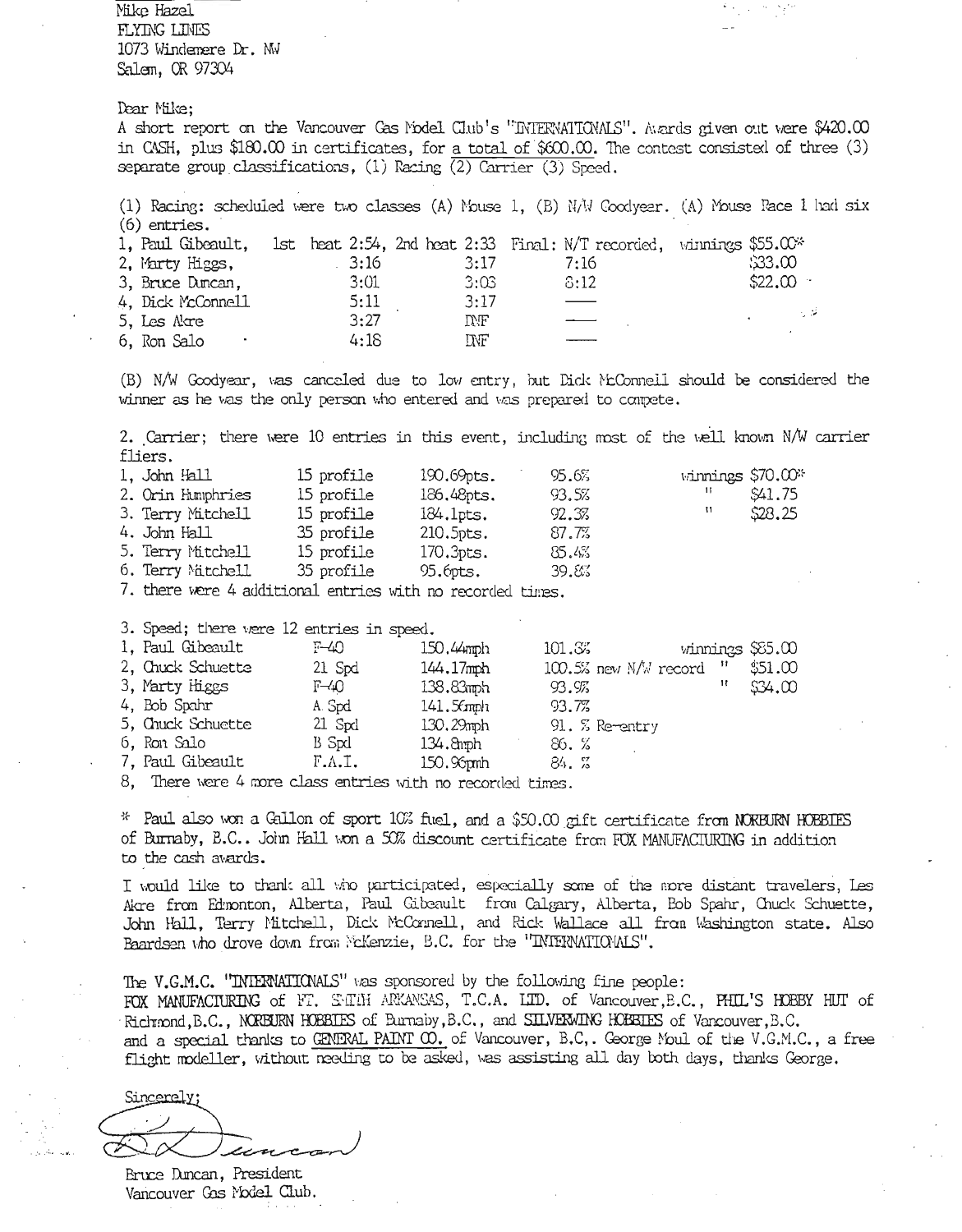

By Jolm Thompson

# Hot on the contest trail

Two of the highlights of the summer contest season in the Northwest occur in June: The Bladder Grabber triple-elimination combat tournament in Snohomish and the Jim Parsons Memorial Stuntathon in Kent.

There are other excellent contests going on in the summer as well, but these two were on the "must attend" list for your RR columnist this year.

The Bladder Grabber is the Northwest's premier combat contest; in fact it is arguably the nation's most important combat contest.

Ifyou've never seen combat at its best, make sure to put next year's contest on your list. You'll see the top fliers from around the country compete for the best prizes offered in any kind of model aviation contest.

The 1993 Bladder Grabber, on June 26-27, was the 18th in the series sponsored by Bob Carver of the Carver Corp. This year's champion was Allen DeVeuve of El Cajon, Calif.

Second place went to Russ Graves of Long Beach, Calif., third to Rich Lopez of Los Angeles, fourth to Jeff Hanauer of Phoenix, Ariz., fifth to Jeff Rein of Bothell, Wash., and sixth to Mike Petri of San Francisco, Calif.

There were 40 entries in the Bladder Grabber. 20 ofwhom were using flyaway shutoffs ofvarious kinds. As a result, not a single plane left the contest site via flyaway.

Race Force Inc. quickly sold out a supply of pinch-style shutoffs made by the Stels enterprise in St. Petersburg, Russia, andhas more on order. Also seen in use were Norm McFadden-style flood-offs and the alligator-clip style pinchoff.

Race Force Inc. is a new enterprise of Scott Newkirk in Edmonds, Wash. Scott is now the importer for Stels Co. and Cyclon engines and accessories and had many on hand to show off during BladderGrabberweekend. Also visiting for the Bladder Grabber were two Russian fliers involved with the Stels factory.

The Race Force catalog indicates as available the following engines: Steis .049 ABC side- and rear-exhaust versions, Stels F2D 2.5cc combat with muffler, Stels .36 AMA combat ABC, Stels .21 speed and racing, Cycion 2.5cc F2A speed, Cyclon 2.5cc F2C team race, Cyclon 2.5cc FlC free-flight, Cyclon 2.5cc AMA Goodyear.

Also listed are CS engines and parts, Stels/ Believ control-line and RC combat kits and various CL and free-flight accessories, props, engine parts, spinners, tuned pipes and glow plugs.

For information, write Race Force Inc., 560 Paradise Lane, Edmonds, WA 98020. Anyone interested foreign engines and accessories should be aware that the supply of some of these products can vary dramatically; the availability of certain products may change by the time you read this.

"Lighten up, Serious Stunt Fliers!"

That was the implicit message at Stuntathon '93, which took a different approach to stunt flying and definitely varied the traditional routine.

The twist was dreamed up by World Champion Paul Walker, who vowed after the hard work of winning that championship that it was time to have some fun with stunt.

We all already know about his first "fun" project, the B-17 scale stunter. Paul decided to spread the fun to the rest of Northwest stunt fliers by inventing a new way to run a stunt contest.

The second day of the annual two-day stunt contest is devoted to precision aerobatics in three classes — beginner, advanced and expert. (Old-Time Stunt and Nostalgia Stunt take up the Saturday schedule). Instead of the traditional two offi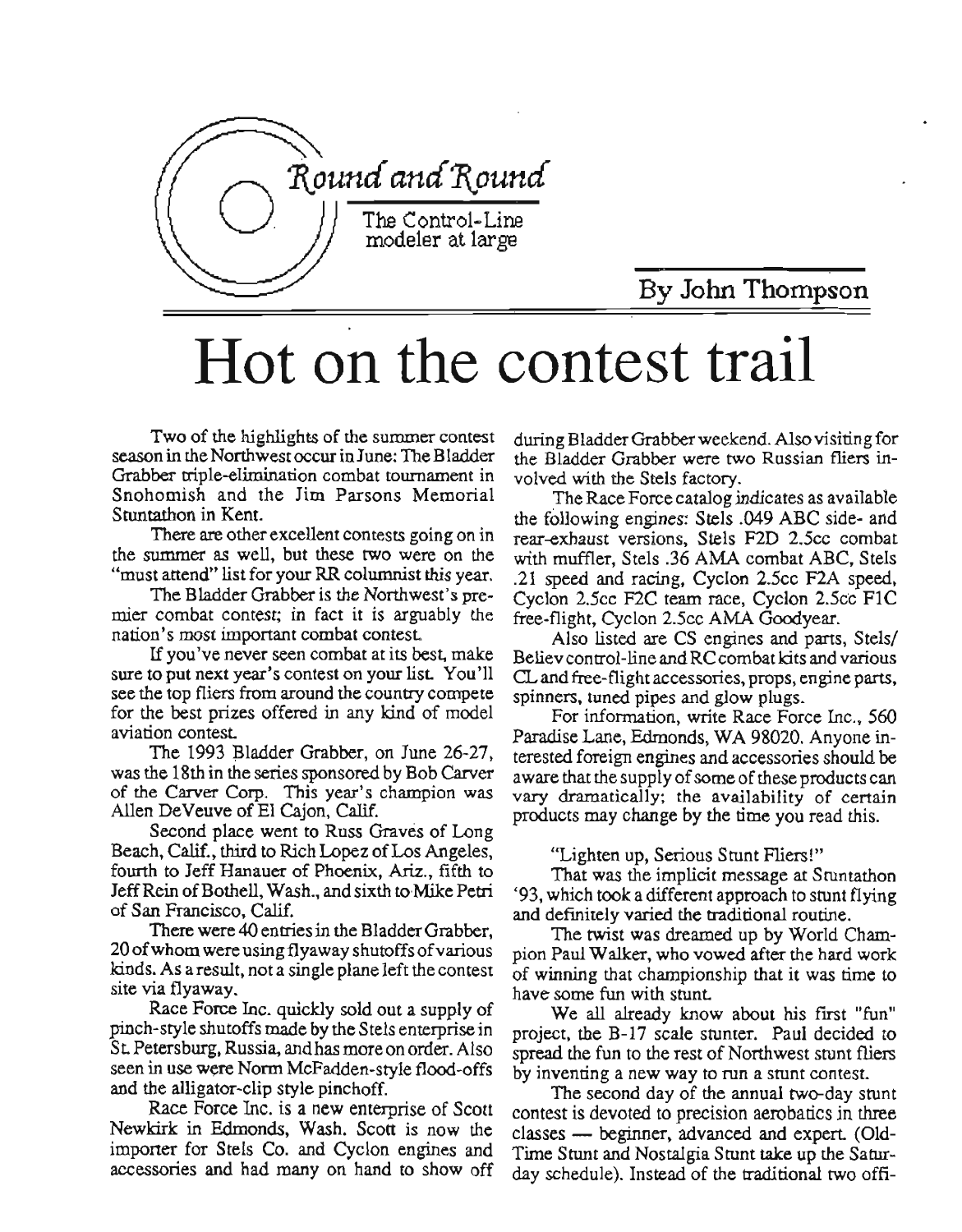cial flights, with the best counting as the total score, Walker offered three flights, with the total score counting. Beginners flew their regular novice pattern, but the advanced and expert fliers (which included those qualifying for the intermediate class) got some special treatment.

The first flight was nothing unusual  $-$  just the regular AMA precision aerobatics pattern. The second flight, however, was a reverse pattern. The third was a special pattern invented by Paul, which was not revealed to the fliers until the third round was to start.

After the first round, a second pilots' meeting was held, in which Paul offered fliers the chance to fly his special rules, or to continue with the standard pattern for their next few flights. All but five of the 13 advanced and expert fliers — with varying degrees of trepidation  $-$  chose the special approach.

Fliers were allowed to take a caller into the circle to remind them of the maneuvers. Taking into account the 10 percent bonus for the reverse pattern, most fliers turned in excellent scores.

When the pilots met for the third time, Walker handed out his special pattern, including maneuver diagrams. Fliers who had committed to the experiment at the second pilots meeting—who could not back out once the second round started received a 20 percent bonus for the third flight (a 1.2 K factor).

Everyone who chose the special pattern got through itwithoutmishap, andonce again turnedin reasonable scores. Judges were understandably lenient in the scoring of these unfamiliar maneuvers, but virtually every pilot made them recognizable.

The special pattern included (in addition to the standard appearance, starting and pattern points):

• Takeoff, immediate climb to 45 degrees, level, dive, level.

• Squared return wingover: a wingover with inverted pullout into a half outside square loop, followed by a half inside square loop, pulling out vertical into a second wingover, finishing at the starting point.

• Three inside enlarging loops: three loops that get progressively larger.

• Three outside enlarging loops.

- Three inside enlarging square loops.
- Three outside enlarging square loops.
- Two inside triangles, point down.
- Two outside triangles, point down.
- Two horizontal square eights.
- Two horizontal triangular eights.
- Two square vertical eights.
- Two hourglass figures.

• Square four-leaf clover.

After many years of flying contests, they tend to run together in memory. However, thanks to Paul Walker's special pattern, Stuntathon '93 will be remembered for a long time by those who attended.

The results:

OLD-TIME STUNT (four entries)

1. Don McClave, Portland, Ore., All American, Fox 35 - 293/299 points.

2. BobEmmett,Renton, Wash., Barnstormer, Fox  $.35 - 261/221$ .

3. Richard McConnell, Seattle, Wash., F-94,  $Veco$  .35  $-$  239/246.

4. Lee Uberbacher, Lynnwood, Wash., Ringmaster, McCoy .35 - 49/pass.

NOSTALGIA STUNT (seven entries)

1. Don McClave, All American, Fox  $.35$  — 500/494.

2. Lee Uberbacher, Continental, Supertigre  $.46-471/459.$ 

3. Jack Pitcher, Gresham, Ore., Smoothie, Fox  $.35 - 435/458$ .

4. Bob Emmett, Barnstormer, Fox .35 - 386/ 455.

BEGINNERPRECISION AEROBATICS (three entries)

1. JimHolmack, Vancouver, Wash., Twister,  $O.S.$ .40 FP  $- 181/187/225$ .

2. Terry Mitchell, Auburn, Wash., Modified Twister, O.S.  $.40$  FP  $- 200/76/164$ .

3. Robert Hawkins, Bonney Lake, Wash., original, McCoy.  $35 - \frac{87}{133}{164}$ .

#### INTERMEDIATElADVANCED PRECI-SION AEROBATICS (10 entries)

1. Chris Cox, Delta, B.C., Stiletto, O.S. .45  $FSR = 443/482/474$  (special rules).

2. Jim Cameron, Portland, Ore., Modified Twister, O.S..4OFP-435/428/487 (specialrules).

3. Bob Parker, Renton, Wash., Discovery, Supertigre  $.60 - 444/476/429$  (regular pattern).

4. Alice Cotton-Royer, Spectrum, O.S..40  $FP = 407/448/440$  (special rules).

EXPERT PRECISION AEROBATICS (three entries)

1. Jack Pitcher, Smoothie, Fox .35 - 457/ 498/unavailable (special rules).

2. Lee Uberbacher, Continental, Supertigre  $.46 - 476/477/$ unavailable (regular pattern).

3. Bob Emmett, Black Tiger, Fox .35 - 366/ 380/pass (special rules).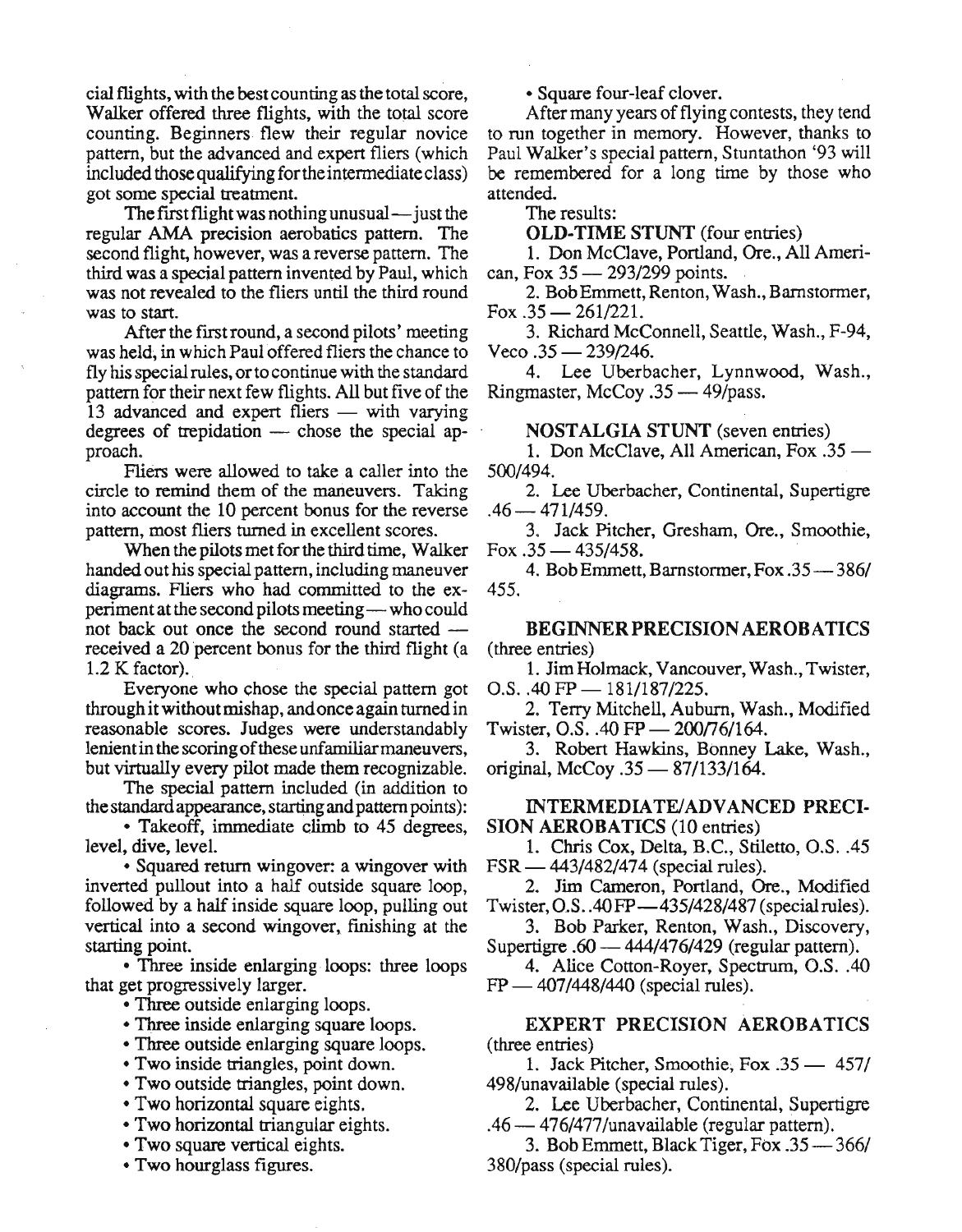## PACIFIC AEROMODELERS CLUB JULY 10 & 11, BURNABY, B.C.

## SUPERSLOW COMBAT  $(12$  ENTRIES)

- MEL LYNE  $1)$
- TROY LYNE  $(2)$
- 3) CHRIS COX
- 4) RICK MEADOWS

## JR BALLOON BUST(5 ENTRIES)

- STEPHAN COX  $1)$
- MICHELLE HAJDIK  $(2)$
- **JAMES COX**  $3)$
- **DERRICK MEADOWS**  $4)$

## OP BALLOON BUST(10 ENTRIES)

- $\Delta$ MEL LYNE  $1)$
- 2) RICH MCCONNELL
- 3) TROY LYNE
- $+$ ) HENRY HAJDIK

## NW SPORT RACE (8 ENTRIES)

- MEL LYNE  $9:34.$  $1)$
- $(2)$ CHRIS COX  $10:39$
- 3) PAUL DRANFIELD 11:16
- $4)$ HENRY HAJDIK 11:31

## OLD TIME STUNT (7 ENTRIES)

- **BOB EMMETT**  $304$  $1)$  $(2)$ AL RESINGER 301.5
- $3)$ 292.5 RICH MCCONNELL
- 4) BARRY SHANDEL 273

## PRECISION AEROBATICS (8 ENTRIES)

| <sup>1</sup> | <b>BOB PARKER</b> | 529.5 |
|--------------|-------------------|-------|
| <sup>2</sup> | AL RESINGER       | 520   |
| 3)           | <b>BOB EMMETT</b> | 499   |
| $+$          | CHRIS COX         | 496.5 |

## COLUMBIA BASIN BALSA BASHERS, JUNE 19, RICHLAND, WASHINGTON

### SLOW COMBAT (6 ENTRIES)

- **JOE RICE**  $1)$
- $(2)$ DAVID THOMPSON
- RICHARD MCCONNELL  $3)$
- **KEVIN MAGNUSON**  $+$ )

### OLD TYME STUNT (4 ENTRIES)

- 1) DAVID THOMPSON 262
- $(2)$ 255 STEVE THOMPSON
- 3) RICHARD MCCONNELL 251
- TODD RYAN  $2 + 8$  $+$ )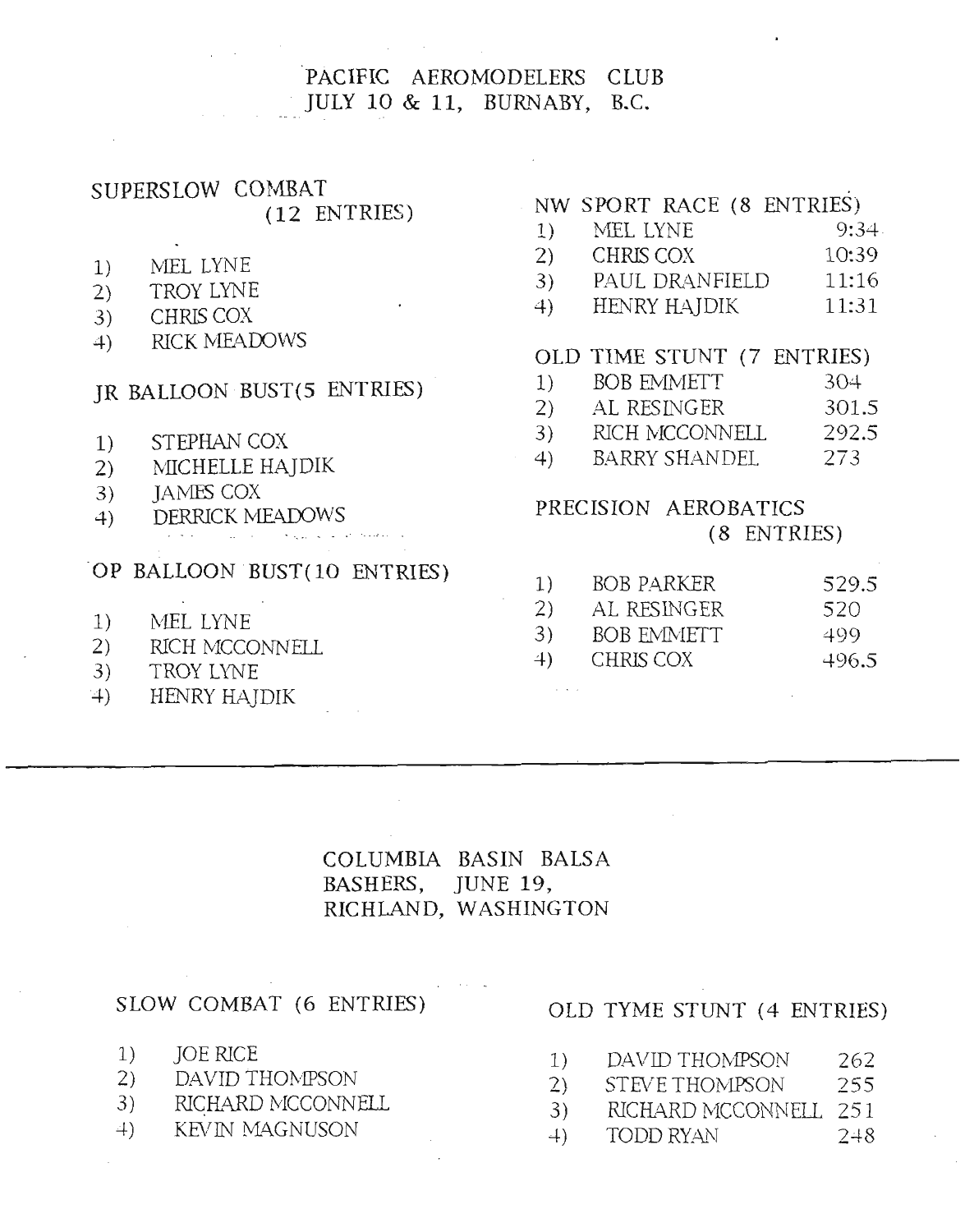## **NW Competition Standings**

Flying Lines' compilation of event placings by Northwest modelers competing in Northwest region contests

#### OLD TIME STUNT(s CONTESTS,24 ENTRIES)

| 1) | - 16 |
|----|------|
| 2) |      |
| 3) | -9   |

4) DAVID THOMPSON " , 6 AL RESINGER ,...................... 6

#### PRECISION AEROBATICS (8 CONTESTS, 47 ENTRIES)

| 1)     |               |  |
|--------|---------------|--|
| $\sim$ | $ATTITC$ $C1$ |  |

- 2) CHRIS COX " " 27.5 3) JIM CAMERON "." """.. 2Z.5
- 4) ALICE ROYER " .." .."." 10.5
- 5) DAVE ROYER " ......"" ""."" "". 9.0

#### OVERALL STUNT, (15 CONTESTS, 87 ENTRIES) .

| <sup>1</sup>    |               |      |
|-----------------|---------------|------|
| 2)              |               | 30.5 |
| 3)              |               | 27.5 |
| 4)              |               |      |
| 5)              |               | 22.5 |
| 6)              |               | 18   |
| 7)              |               | 13   |
| 8)              | MONTY STIMMEL | 12   |
| 9)              |               | 10.5 |
| 10 <sub>0</sub> |               |      |

#### FAST COMBAT (2 CONTESTS, 48 ENTRIES)

- 3) DICK SALTER ". 7
- 4) CORINA BYERLEy "................ 5

#### OVERALL COMBAT(7 CONTESTS, 89 ENTRIES)

| 1)  |                    |  |
|-----|--------------------|--|
| (2) |                    |  |
| 3)  |                    |  |
| 4)  |                    |  |
|     | RICH MCCONNELL  11 |  |
|     |                    |  |
| 7)  |                    |  |
| 8)  |                    |  |
| 9)  |                    |  |
| 10) |                    |  |
|     |                    |  |
|     |                    |  |

#### NW SPORT RACE (4 CONTESTS, 27 ENTRIES)

- 1) JOE RICE "" " ""........ 15
- 2) CHRIS COX .." ~. 14
- 3) MEL LYNE "........................... 8
- 4) TODD RYAN 7 BILL FISHER "..... 7

#### MOUSE RACE I, (3 CONTESTS, 25 ENTRIES).

- 1) TODD RYJ\N " "." ". 10 2) BRUCE DUNCAN 9 . 3) JOE RICE ".............. 6
- 4) MARTY HIGGS "............................... 5 5) KEVIN MAGNUSON " 4

#### OVERALL RACING,(20 CONTESTS, 117 ENTRIES)

| 1) |                    |  |
|----|--------------------|--|
| 2) |                    |  |
| 3) |                    |  |
|    |                    |  |
| 5) | KEVIN MAGNUSON  10 |  |
| 6) |                    |  |
|    |                    |  |
|    |                    |  |
| 9) |                    |  |
|    |                    |  |

#### OVERALL SPEED (15 CONTESTS, 59 ENTRIES)

| 1)  | CHUCK SCHUETTE | 16            |
|-----|----------------|---------------|
| 2)  |                | 10            |
| 3)  |                | 9             |
| 4)  |                | 8             |
| 5)  |                | 4             |
| 6)  |                | 3             |
|     | MARTY HIGGS    | 3             |
| 8)  |                | 2             |
|     |                | $\mathcal{P}$ |
| 10) |                |               |
|     |                |               |
|     |                |               |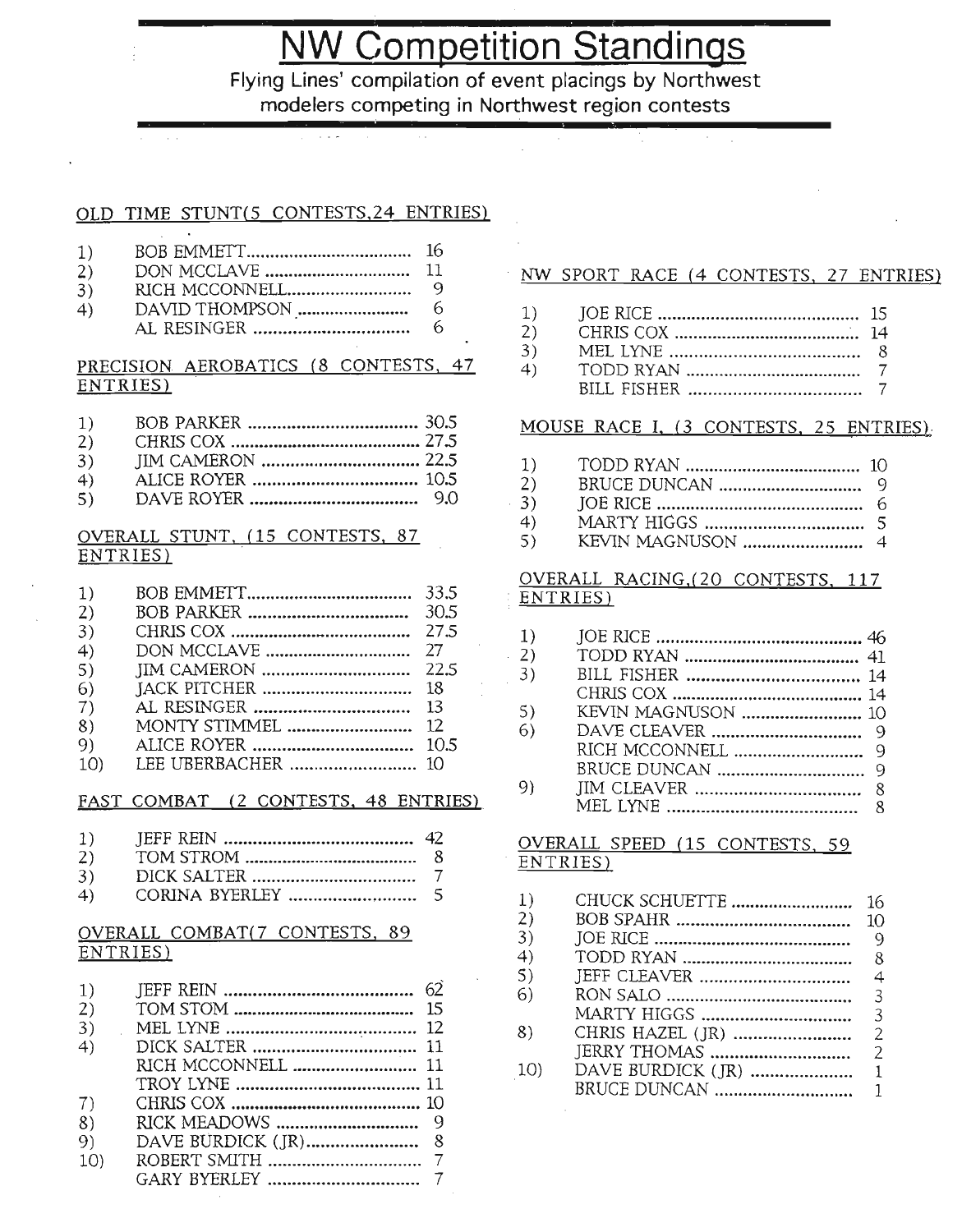## IR BALLOON BUST (2 CONTESTS, 6 ENTRIES)

| 1)  |                                                                                                                                                                                                                                                                                                                                      |  |
|-----|--------------------------------------------------------------------------------------------------------------------------------------------------------------------------------------------------------------------------------------------------------------------------------------------------------------------------------------|--|
| 2)  |                                                                                                                                                                                                                                                                                                                                      |  |
| 3)  | JAMES COX $\ldots$ $\ldots$ $\ldots$ $\ldots$ $\ldots$ $\ldots$ $\ldots$ $\ldots$ $\ldots$ $\ldots$ $\ldots$ $\ldots$ $\ldots$ $\ldots$ $\ldots$ $\ldots$ $\ldots$ $\ldots$ $\ldots$ $\ldots$ $\ldots$ $\ldots$ $\ldots$ $\ldots$ $\ldots$ $\ldots$ $\ldots$ $\ldots$ $\ldots$ $\ldots$ $\ldots$ $\ldots$ $\ldots$ $\ldots$ $\ldots$ |  |
| 4)  |                                                                                                                                                                                                                                                                                                                                      |  |
| 5). |                                                                                                                                                                                                                                                                                                                                      |  |
|     |                                                                                                                                                                                                                                                                                                                                      |  |

## OPEN BALLOON BUST, (2 CONTESTS, 19 ENTRIES)

| 1) | 18 |
|----|----|
|    |    |

- $2)$ - 8
- $3)$  $\overline{7}$
- $5)$  $\overline{7}$

## OVERALL CARRIER (18 CONTESTS, 65 ENTRIES)

| $ 1\rangle$ |                | SO.            |
|-------------|----------------|----------------|
| 2)          | RICK WALLACE   | 16             |
| 3)          |                | 13             |
| 4)          |                | 12             |
| 5)          | BILL DARKOW    | 11             |
|             |                | 11             |
| 7)          |                | 9              |
| 8)          | KEVIN MAGNUSON | 8              |
|             |                | 8              |
| 10)         |                |                |
|             |                | $\overline{7}$ |
|             |                |                |



## THE RUDNER SHUTOFF BY FRANK BODEN

CHUCK RUDNER HAS THE PERFECT SHUTOFF, THIS IS THE ONE TO MASS PRODUCE. IT SHOULD BE USED IN A LOT OF COMBAT EVENTS.

WHILE THE AIRCRAFT IS FLYING ON LINES CENTRIFICAL FORCE KEEPS THE FUEL LINE OPEN; THE INSTANT THERE IS NO CENTRIFICAL FORCE THE SPRING LOADED ARM PINCHES THE FUEL LINE SHUT.

THERE ARE TWO SPRINGS, ONE IS THE ARMING SPRING, THIS KEEPS THE LINE OPEN AND SPRINGS AWAY AS SOON AS THE WEIGHT LOADED ARM IS IN THE AIR. THEN THE SECOND SPRING TRIES TO CLOSE THE LINE, BUT THE COUNTERWEIGHT OVERPOWERS IT.

CUT THE LINES OR JUST LAND AND YOU HAVE SHUTOFF WITH A FULL BAG OF FUEL. NO MORE TOTAL FUEL DUMP, NO MORE FLOODED CARBS.

JUST GET SOME ALUNIMUM TRIM FROM THE HARDWARE AND MAKE ONE UP, YOU'LL LOVE IT.

THESE PINCH SHUT-OFFS WERE USED AT THE NORTHWEST REGIONALS BY TOM STROM AND DICK SALTER. THERE WERE TWO CUTAWAYS AND BOTH SHUTOFF RIGHT AWAY. NORM MCFADDEN AND DAN RUTHERFORD ARE STRONGLY RECOMMENDING THAT WE ALL HAVE THEM FOR THE COMING BLADDER GRABBER.



PRESSURE POINT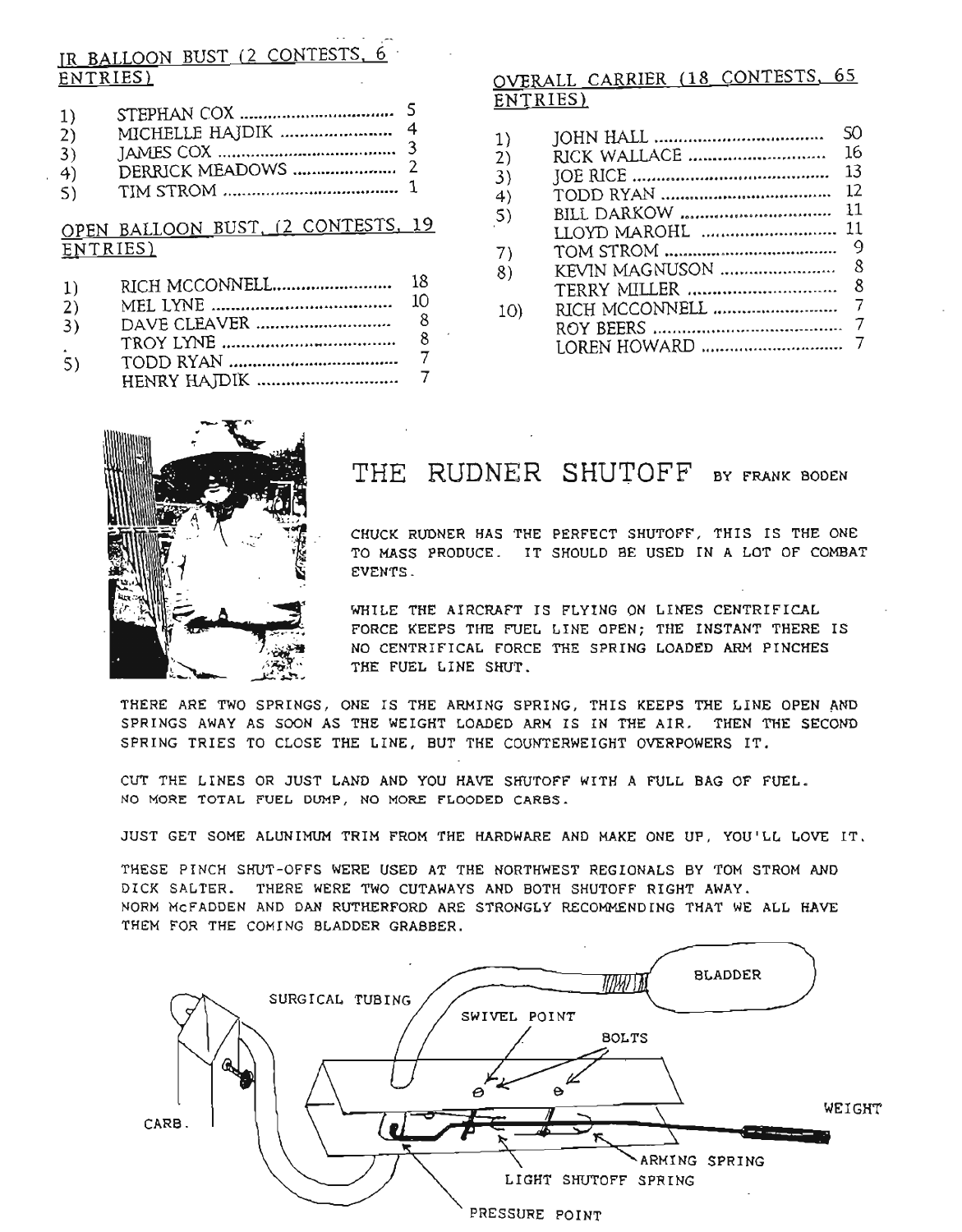## NORTHWEST CL CONTEST CALENDAR

THE FOLLOWING LISTING IS A SUMMARY OF ALL AMA AND MAAC SANCTIONED CONTESTS IN THE NW REGION AS OF 7-27-93. FOR FURTHER DETAILS REGARDING ANY OF THESE MEETS, CONTACT THE INDIVIDUAL INDICATED. CLUBS AND CONTEST DIRECTORS ARE ENCOURAGED TO CONTACT FLYING LINES AS EARLY AS POSSIBLE WITH THEIR SCHEDULING PLANS.

..

 $\sim$  1

#### AUGUST 6 & 7, RICHMOND, B.C.

NORTHWEST SPEED CHAMPIONSHIPS

EVENTS: 1/2 A SPEED, 1/2 A PROFILE PROTO SPEED, A SPEED, B SPEED, D SPEED, JET SPEED, FAI SPEED, FORMULA 40 SPEED, .21 SPORT SPEED, .21 PROTO SPEED. SITE: RICE MILL ROAD, CONTACT: CHRIS SACKETT, PO BOX 82294, BURNABY, B.C. CANADA V5C 5P7 (604) 299-4500 SPGNSOR: BC ACES

#### AUGUST 21, RICHLAND, WASH.

EVENTS: 1/2 A COMBAT, BALLOON BUST SITE: HANFORD SCHOOL. CONTACT: PAUL RICE, RT 3, BOX 8642, RICHLAND, WA 99352 (509) 627-3142. SPONSOR: COLUMBIA BASIN BALSA BASHERS.

#### AUGUST 28, SEATILE, WASH.

#### QUADRATHON 93

EVENTS: NW SUPER SPORT RACE, BALLOON BUST, PRECISION AEROBATICS, FOX COMBAT. SITE: CARKEEK PARK. SPECIAL RULES: FOX 35 FOR ALL EVENTS, TWO PLANES MAX, SAFETY THONGS ALL EVENTS, BALLOON BUST IS PER CANADIAN RULES, NWSSR IS R.O.G. CONTACT: RICH McCONNELL, 14828 MILITARY ROAD S., #208, SEATILE, WA 98168, (206) 242-7372. SPONSOR: SEATILE SKYRAIDERS.

#### SEPTEMBER 11 & 12, KENT, WASH.

#### RAIDER ROUND-UP

EVENTS: PRECISION AEROBATICS (PAMPA CLASSES), NOSTALGIA STUNT, OLD TIME STUNT, NW SPORT RACE, NW SUPER SPORT RACE, NW FLYING CLOWN RACE, BALLOON BUST, RECORD RATIO SPEED, PROFILE CARRIER, .15 CARRIER, CLASS | & II CARRIER COMBINED, PROFILE SCALE, SPORT SCALE. SITE: BOEING SPACE CENTER. CONTACT: DAVE GARDNER, 17210 109TH PL SE, RENTON, WA 95055 (206) 226-9667, OR, JOE DILL, 22533 152ND AVE SE, KENT, WA 98042 (206) 631-2367 SPONSOR: SEATILE SKYRAIDERS.

#### OCTOBER 2, PORTLAND, OREGON

EVENTS: PROFILE STUNT (PROFILES ONLY, NO B.O.M. RULE, 3 PAMPA CLASSES), BALLOON BUST. SITE: DELTA PARK CONTACT: WAYNE SPEARS, 7454 N. BURR, PORTLAND, OR (503) 286-1397, OR. JIM CAMERON, 4023 NE BRYCE, PORTLAND, OR 97212, (503) 287-9620. SPONSOR: NORTHWEST FIREBALLS

#### OCTOBER 2 & 3, RICHLAND, WASH.

#### DESERT CARRIER BASH

EVENTS: ALL CARRIER CLASSES, PLUS RACING & OLDTIME STUNT (DETAILS TO BE ANNOUNCED). SITE: HORN RAPIDS ATHLETIC COMPLEX. CONTACT: PAUL RICE, RT 3, BOX 8642, RICHLAND, WA 99352 (509) 627-3142 SPONSOR: COLUMBIA BASIN BALSA BASHERS

#### OCTOBER 16 & 17, EUGENE, OREGON

#### REALLY RACING & FALL FOLLIES

EVENTS: CLASS I MOUSE RACE, CLASS II MOUSE RACE, SCALE RACE, NW GOODYEAR RAT RACE, SLOW RAT RACE, NW SPORT RACE, NW SUPER SPORT RACE, FLYING<br>CLOWN RACE, PRECISION AFROBATICS PRECISION AEROBATICS (PAMPA CLASSES), OLD TIME STUNT. SITE: EUGENE AIRPORT, CONTACT: MIKE HAZEL, 1073 WINDEMERE DRIVE NW SALEM, OR 97304 (503) 364-8593 SPONSOR: EUGENE PROPSPINNERS